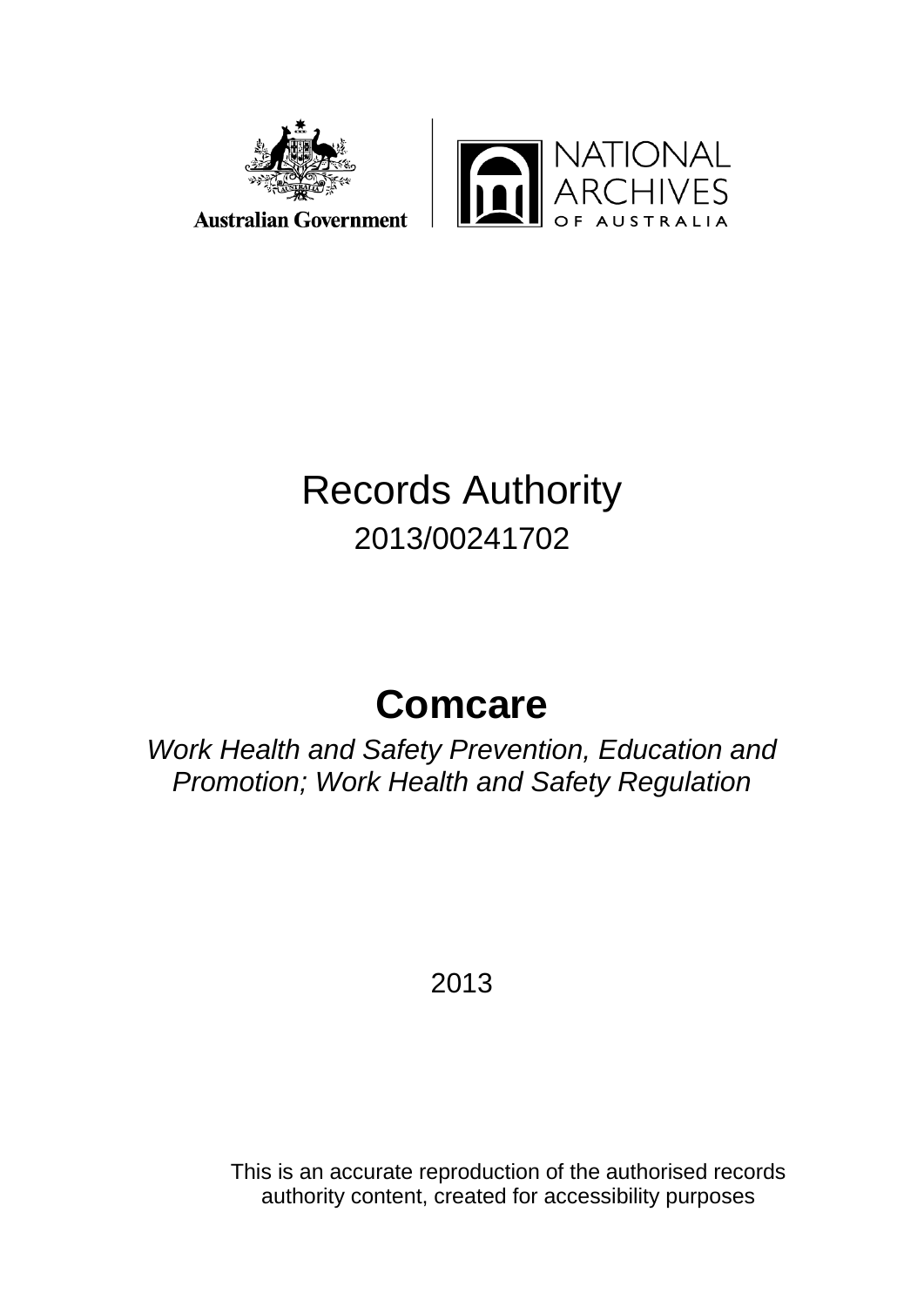#### **CONTENTS**

|                                                                     | 3 |
|---------------------------------------------------------------------|---|
|                                                                     |   |
|                                                                     |   |
|                                                                     | 5 |
| <b>WORK HEALTH AND SAFETY PREVENTION, EDUCATION AND PROMOTION 6</b> |   |
|                                                                     |   |

© Commonwealth of Australia 2013

This work is copyright. Apart from any use as permitted under the *Copyright Act 1968,* no part may be reproduced by any process without prior written permission from the National Archives of Australia. Requests and inquiries concerning reproduction and rights should be directed to the Publications Manager, National Archives of Australia, PO Box 7425, Canberra Business Centre ACT 2610, Australia.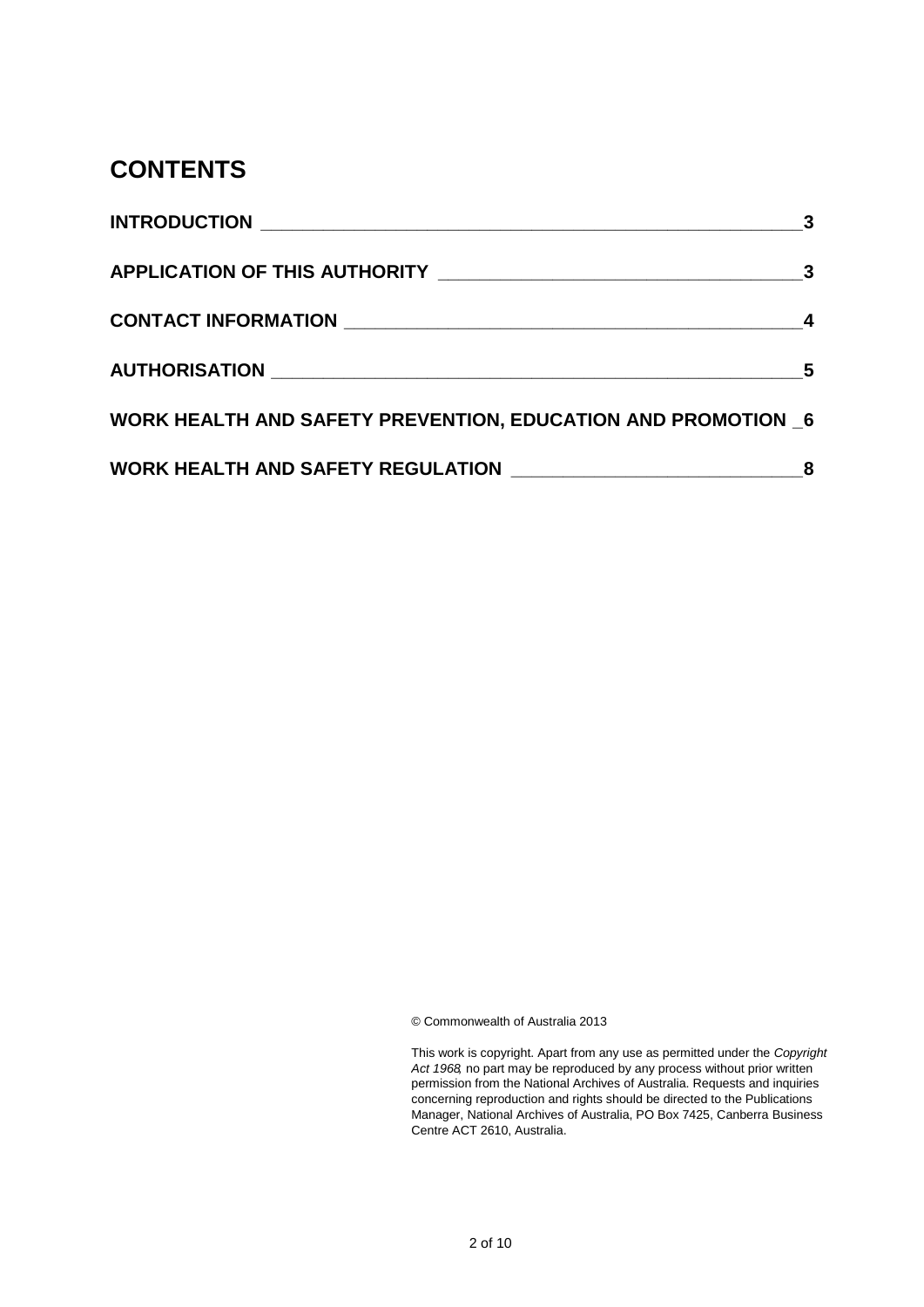## <span id="page-2-0"></span>**INTRODUCTION**

Comcare and the National Archives of Australia have developed this Records Authority to set out the requirements for keeping or destroying records for the core business areas of Work Health and Safety Prevention, Education and Promotion; and Work Health and Safety Regulation. It represents a significant commitment on behalf of Comcare to understand, create and manage the records of its activities.

This Authority is based on the identification and analysis of the business of Comcare. It takes into account the agency's legal and organisational records management requirements, and the interests of stakeholders, the agency and the National Archives of Australia.

The Authority sets out those records that need to be retained as national archives and specifies the minimum length of time that temporary records need to be kept. This Authority gives Comcare permission under the *Archives Act 1983*, for the destruction of the temporary records described after the minimum retention period has expired. Retention periods for these temporary records are based on: an assessment of business needs; broader organisational accountability requirements; and community expectations, and are approved by the National Archives of Australia on the basis of information provided by the agency.

As changes in circumstances may affect future records management requirements, the periodic review of this Authority is recommended. All amendments must be approved by the National Archives of Australia.

## <span id="page-2-1"></span>**APPLICATION OF THIS AUTHORITY**

- 1. Records Authority 1369 (1998) and 948 (1992) are superseded for the business areas covered by this Authority. Superseded classes cannot be used after the date of issue of this Authority.
- 2. This Authority should be used in conjunction with the Records Authority 2010/00322036 covering core businesses of Asbestos Related Compensation Claims and Workers' Compensation Claim Management.
- 3. This Authority is to be used to determine how long records must be kept. Records are matched to the relevant core business and records class in the Authority.
	- Where the minimum retention period has expired and the records are not needed for agency business they should be destroyed as authorised in this Authority.
	- Records that have not reached the minimum retention period must be kept until they do.
	- Records that are identified as Retain as National Archives (RNA) are to be transferred to the National Archives of Australia for preservation.
- 4. This Authority should be used in conjunction with general records authorities such as:
	- the Administrative Functions Disposal Authority (AFDA) and/or AFDA Express issued by the National Archives to cover business processes and records common to Australian Government agencies;
	- General Records Authority (31) for source (including original) records that have been copied, converted or migrated.
- 5. The Normal Administrative Practice (NAP) provision of the *Archives Act 1983* gives agencies permission to destroy certain records without formal authorisation. This usually occurs where records are duplicated, facilitative or for short-term use only. NAP does not replace arrangements agreed to in this Authority but can be used as a tool to assist in identifying records for destruction together with an agency's Records Authority or Authorities, and with AFDA and AFDA Express. The National Archives recommends that agencies develop and implement a Normal Administrative Practice policy. Advice and guidance on destroying records as a normal administrative practice and on how to develop an agency NAP policy is available from the National Archives' website at **[www.naa.gov.au](http://www.naa.gov.au/)**.
- 6. Records that are reasonably likely to be needed as evidence in a current or future judicial proceeding or are subject to a request for access under the *Archives Act 1983,* the *Freedom of Information Act 1982* or any other relevant Act must not be destroyed until the action has been completed.
- 7. Records subject to a disposal freeze must not be destroyed until the freeze has been lifted. Further information about disposal freezes and whether they affect the application of this Authority is available from the National Archives website at **[www.naa.gov.au](http://www.naa.gov.au/)**.
- 8. Where the method of recording information changes (for example from a manual system to an electronic system, or when information is migrated from one system to a new system) this Authority can still be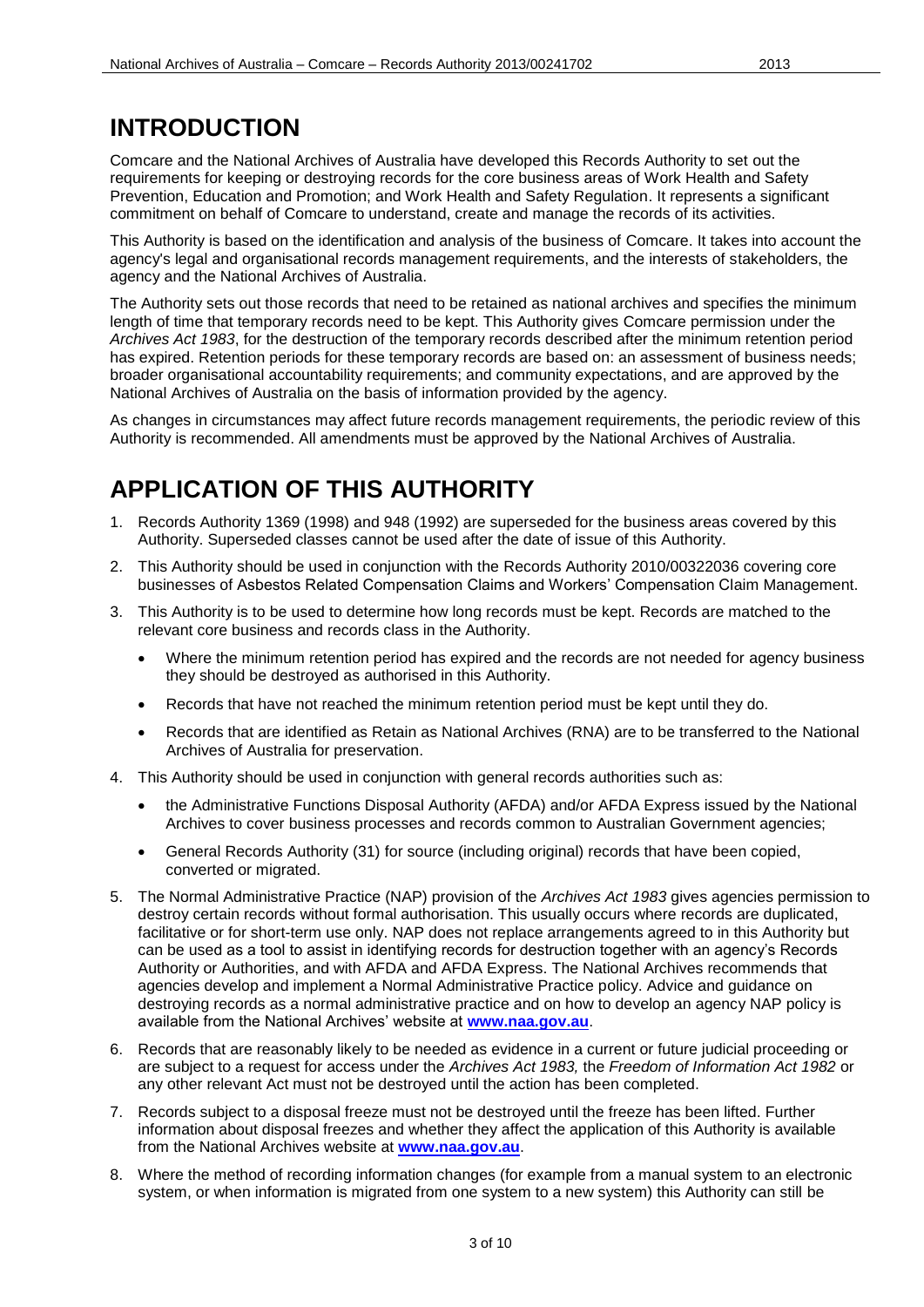applied, providing the records document the same core business. The information must be accessible for the period of time prescribed in this Authority. Comcare will need to maintain continuing access to the information, including digital information, for the periods prescribed in this Records Authority or until the information is transferred into the custody of the National Archives.

- 9. In general, retention requirements indicate a minimum period for retention. Comcare may extend minimum retention periods if it considers that there is an administrative need to do so, without further reference to the National Archives. Where Comcare believes that its accountability will be substantially compromised because a retention period or periods are not adequate, it should contact the National Archives for review of the retention period.
- 10. Records coming within 'Retain as national archives' classes in this Authority have been determined to be part of the archival resources of the Commonwealth under Section 3C of the *Archives Act 1983*. The determination of Commonwealth records as archival resources of the Commonwealth obliges agencies to transfer the records to the National Archives when they cease to be current and, in any event, within 15 years of the records coming into existence, under Section 27 of the *Archives Act 1983*.
- 11. Records in the care of agencies should be appropriately stored, managed and preserved. Agencies need to meet this obligation to ensure that the records remain authentic and accessible over time. Under Section 31 of the *Archives Act 1983*, access arrangements are required for records that become available for public access including those records that remain in agency custody.
- 12. Appropriate arrangements should be made with the National Archives when records are to be transferred into custody. The National Archives accepts for transfer only those records designated as national archives.
- 13. Advice on how to use this Authority is available from Comcare's records manager. If there are problems with the application of the Authority that cannot be resolved, please contact the National Archives.

## <span id="page-3-0"></span>**CONTACT INFORMATION**

For assistance with this authority or for advice on other records management matters, please contact the National Archives' Agency Service Centre.

Queen Victoria Terrace Tel: (02) 6212 3610 Parkes ACT 2600 Fax: (02) 6212 3989 PO Box 7425 Email: **[recordkeeping@naa.gov.au](mailto:recordkeeping@naa.gov.au)** Canberra Business Centre ACT 2610 Website: **[www.naa.gov.au](http://www.naa.gov.au/)**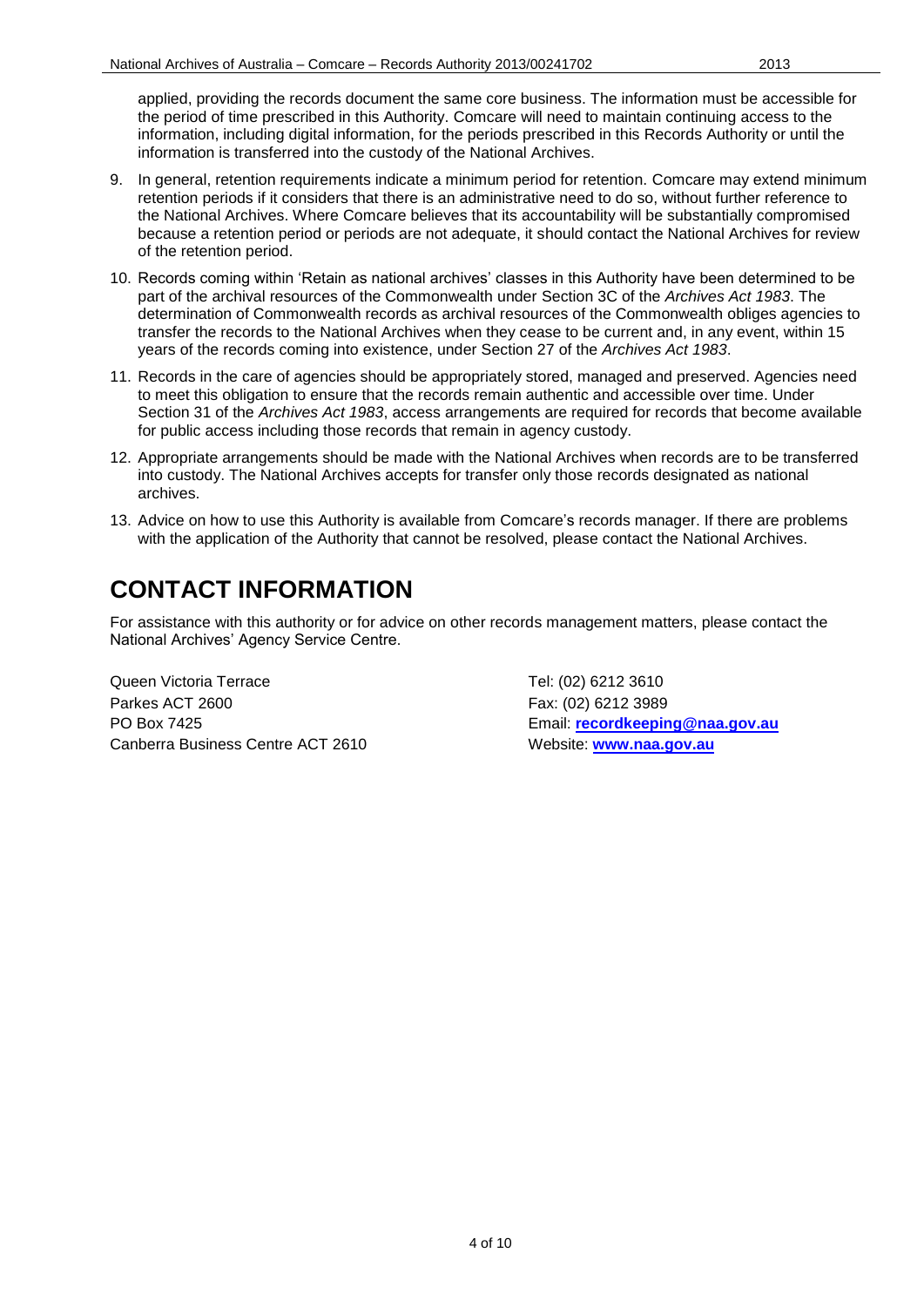## <span id="page-4-0"></span>**AUTHORISATION**

#### **RECORDS AUTHORITY 2013/00241702**

| Person to whom notice of<br>authorisation is given: | Mr Paul O'Connor<br><b>Chief Executive Officer</b><br>Comcare<br>Level 4, 121 Marcus Clarke Street<br>Canberra ACT 2600 |
|-----------------------------------------------------|-------------------------------------------------------------------------------------------------------------------------|
|                                                     |                                                                                                                         |

| <b>Purpose:</b>     | Authorises arrangements for the disposal of records in accordance with<br>Section 24(2)(b) of the Archives Act 1983.                                                                            |
|---------------------|-------------------------------------------------------------------------------------------------------------------------------------------------------------------------------------------------|
|                     | Determines records classed as 'Retain as national archives' in this<br>Records Authority to be part of the archival resources of the<br>Commonwealth under Section 3C of the Archives Act 1983. |
|                     |                                                                                                                                                                                                 |
|                     |                                                                                                                                                                                                 |
| <b>Application:</b> | All core business records relating to Work Health and Safety<br>Prevention, Education and Promotion; and Work Health and Safety<br>Regulation.                                                  |
|                     |                                                                                                                                                                                                 |

This authority gives permission for the destruction, retention or transfer to the National Archives of Australia of the records described. This authority will apply only with the consent of the agency currently responsible for the business documented in the records described.

| <b>Authorised by</b>                  |
|---------------------------------------|
| David Fricker                         |
| Director-General                      |
| <b>National Archives of Australia</b> |

**Date of issue:** 

16 August 2013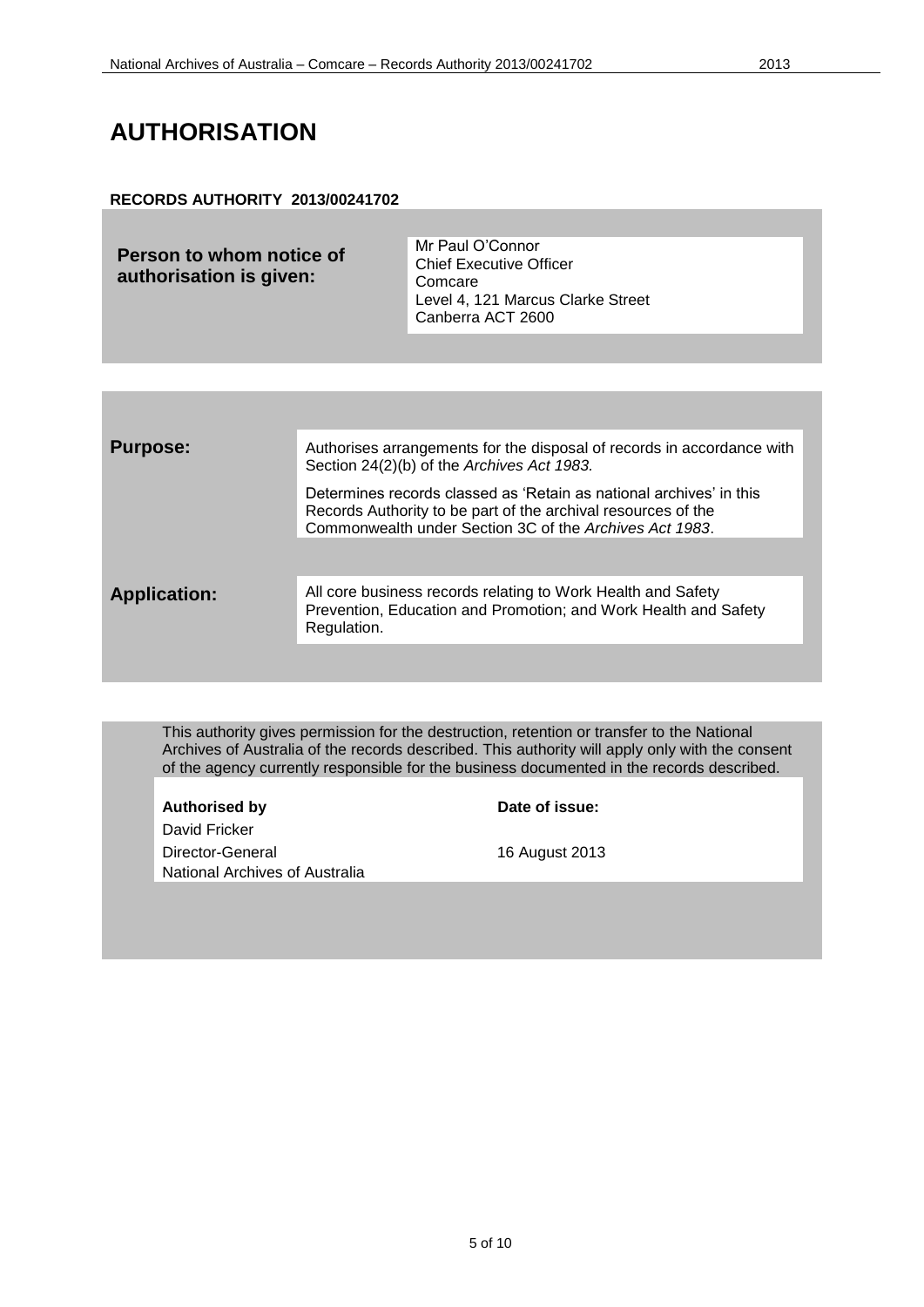#### <span id="page-5-0"></span>**WORK HEALTH AND SAFETY PREVENTION, EDUCATION AND PROMOTION**

The core business of designing, developing, managing and evaluating programs, campaigns, strategies, products and services that promote optimal wellbeing and resilience and prevent harm in workplaces.

The **core activities** include:

- developing policies;
- monitoring and analysing the health, safety and wellbeing of workers;
- designing, implementing and reviewing strategies, campaigns and programs;
- developing guidelines, practices and procedures on health, safety and wellbeing topics;
- developing promotional products;
- developing education and training packages;
- delivering training courses;
- managing award schemes (eg Comcare Work Health and Safety Award scheme);
- liaising and consulting with stakeholders; and
- undertaking research.

The performance of the core business is supported by **general activities** such as:

- arranging and attending conferences and forums;
- preparing and delivering speeches;
- providing advice;
- carrying out audits;
- managing committees and meetings;
- planning;
- developing internal operational procedures;
- reviewing and evaluating; and
- reporting.

#### *Cross References*

*For the publication and distribution of printed material (eg promotional and training material, guidance, advice and newsletters), use PUBLICATION.*

*For managing media relations, use COMMUNITY RELATIONS.*

*For financial transactions, use FINANCIAL MANAGEMENT.*

*For the procurement of goods and services and contract management activities, use PROCUREMENT.*

*For supporting the strategic and broad systematic administration of the agency (eg managing meetings, developing risk management frameworks), use STRATEGIC MANAGEMENT.*

| Class no | <b>Description of records</b>                                                                                                                                  | <b>Disposal action</b>         |
|----------|----------------------------------------------------------------------------------------------------------------------------------------------------------------|--------------------------------|
| 61374    | Final versions and supporting development documentation of the<br>following significant work health and safety prevention, education and<br>promotion records: | Retain as<br>national archives |
|          | policies;<br>٠                                                                                                                                                 |                                |
|          | guidelines, practices, procedures and advice on health, safety and<br>$\bullet$<br>wellbeing topics;                                                           |                                |
|          | high-level reports evaluating and reviewing strategies, campaigns,<br>$\bullet$                                                                                |                                |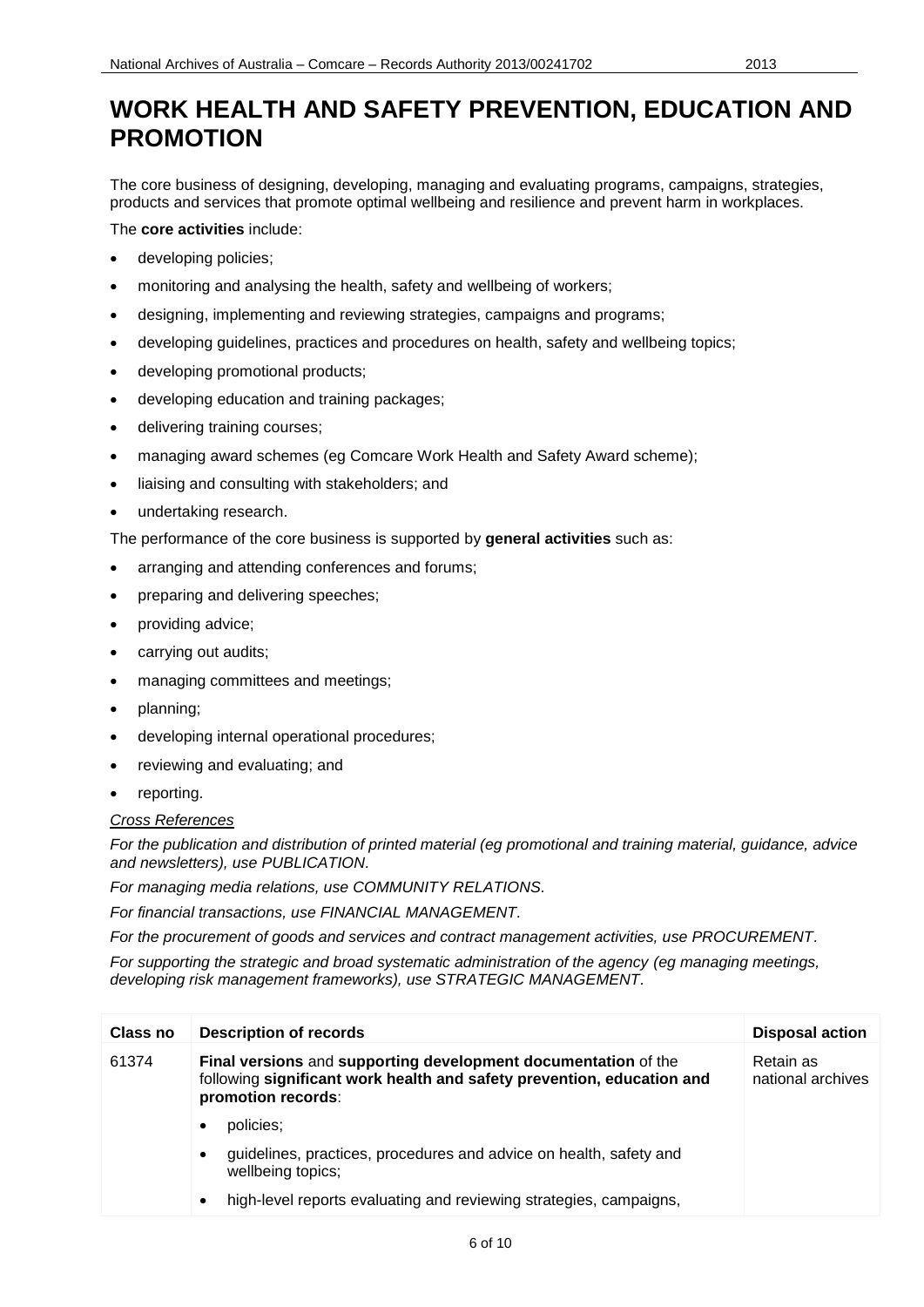## **WORK HEALTH AND SAFETY PREVENTION, EDUCATION AND PROMOTION**

| Class no        | <b>Description of records</b>                                                                                                   | <b>Disposal action</b>    |
|-----------------|---------------------------------------------------------------------------------------------------------------------------------|---------------------------|
| 61374<br>(cont) | programs and products (eg annual safety award scheme, including lists of<br>winners);                                           |                           |
|                 | reports monitoring and analysing workers' health, safety and wellbeing;<br>$\bullet$                                            |                           |
|                 | reports on research programs;                                                                                                   |                           |
|                 | speeches given by the agency head or high-level staff; and<br>٠                                                                 |                           |
|                 | master set of publications and training materials.                                                                              |                           |
| 61375           | Records documenting:                                                                                                            | Destroy 10 years          |
|                 | routine operational administrative tasks supporting the core business; and<br>٠                                                 | after action<br>completed |
|                 | work health and safety prevention, education and promotion activities,<br>$\bullet$<br>other than those covered in class 61374. |                           |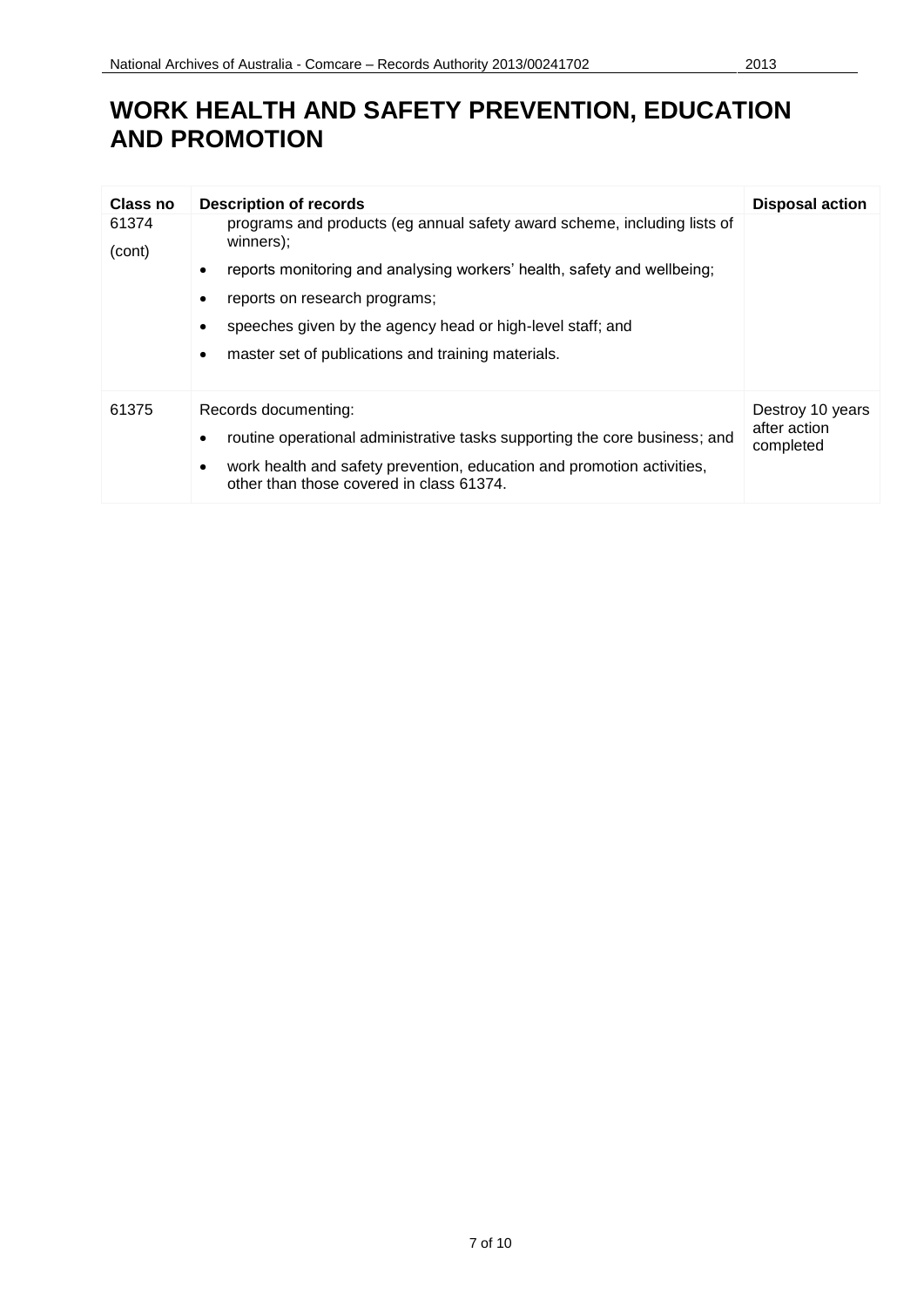# <span id="page-7-0"></span>**WORK HEALTH AND SAFETY REGULATION**

The core business of administering the legal framework that regulates the health and safety of workers and workplaces covered by the Comcare scheme. Includes developing policies and managing regulatory notifications and authorisations and compliance and enforcement activities.

The **core activities** include:

- developing policies and guidance documents;
- providing and receiving advice and information;
- undertaking liaison and compliance inspections to resolve issues, respond to an incident, complaint or allegation, or support a planned program or campaign and conducting management system and compliance audits;
- managing legal proceedings arising from work health and safety inspections and investigations;
- carrying out enforcement measures eg undertaking investigations, issuing letters of statutory obligation and warning, improvement, prohibition, non-disturbance notices, remedial orders and infringement notices;
- managing regulatory notifications eg workplace incidents or illnesses, hazardous chemicals, abandonment of tanks, pipelines, asbestos removal work, asbestos demolition work and certain other demolition work, respirable asbestos fibre level, lead risk work and removal of worker from lead risk work, and health monitoring reports indicating certain levels of exposure;
- managing regulatory authorisations eg major hazard facility registration and licensing, high risk work licensing and accreditation for assessors of high risk work, asbestos removal licensing, asbestos assessor licensing, use, handling and storage of prohibited or restricted carcinogens, plant registration, plant design registration, plant maintenance and variations, general induction training cards and accreditation of courses and course providers;
- overseeing training of providers;
- delivering presentations to stakeholders and providing manuals and audit tools;
- undertaking workplace resolution activities;
- managing complaints, expressions of discontent and grievances;
- managing appeals and reviews of decisions;
- undertaking surveys, collecting data, analysing and reporting on statistics and carrying out research; and
- ensuring self-insurers meet their work health and safety regulatory obligations.

The performance of the core business is supported by **general activities** such as:

- arranging and attending conferences and forums;
- preparing and delivering speeches;
- establishing and managing agreements;
- delegating powers and authorising actions;
- managing committees and meetings;
- planning;
- developing internal policies and procedures;
- reviewing and evaluating; and
- reporting.

#### *Cross References*

*For managing asbestos related compensation claims and workers' compensation claims, use Comcare Records Authority 2010/00322036.*

*For advice to the Minister and agencies, Ministerials, submissions to government inquiries relating to work, health and safety matters and intergovernmental agreements (eg 2008 agreement to harmonise Work Health and Safety laws), use GOVERNMENT RELATIONS.*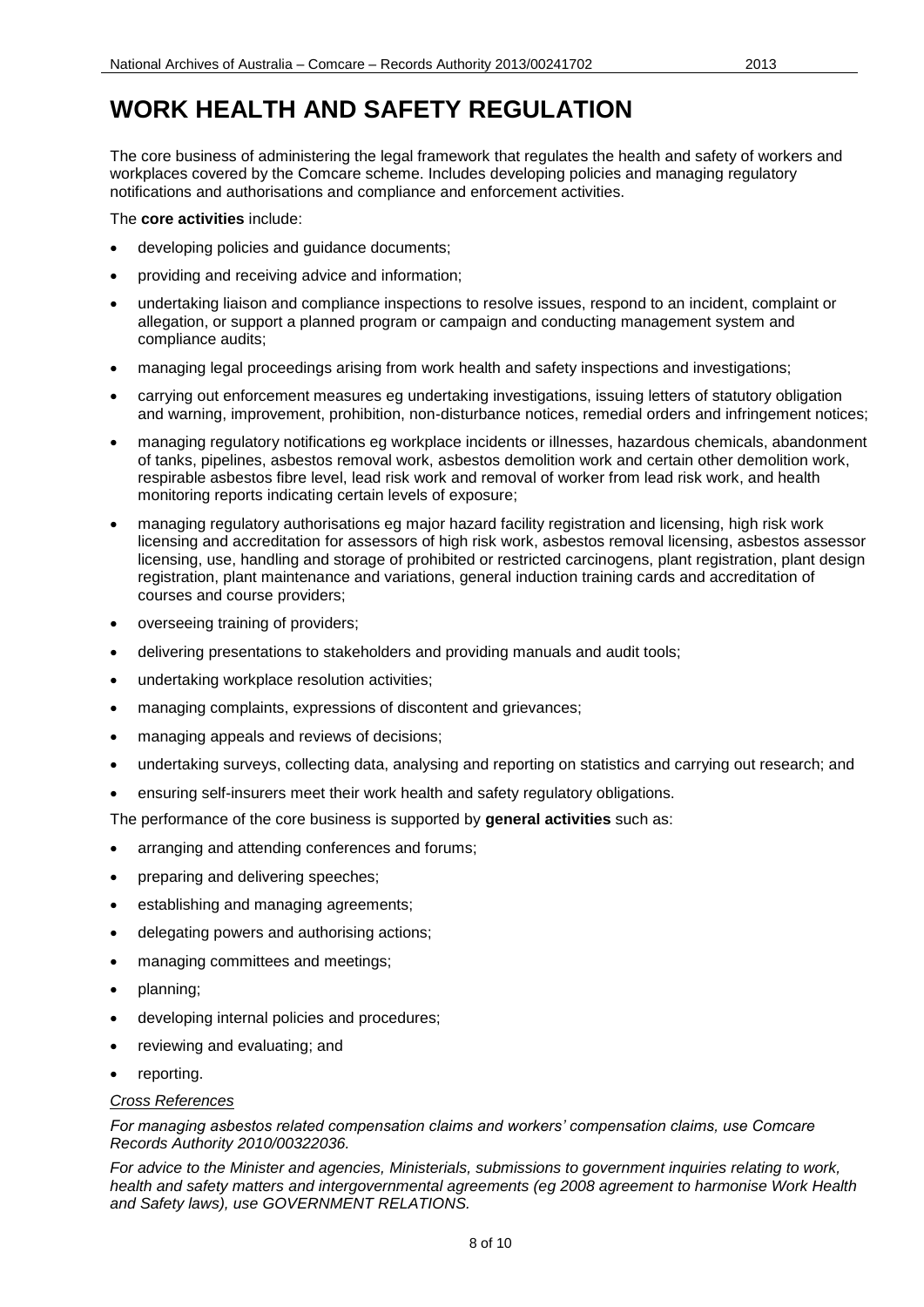# **WORK HEALTH AND SAFETY REGULATION**

*For a public or an official inquiry into the activities of the agency, use PUBLIC OR OFFICIAL INQUIRIES. For the payments, fees and penalties, use FINANCIAL MANAGEMENT.* 

*For the procurement of goods and services and contract management activities, use PROCUREMENT.*

*For the development of legislative instruments (eg Legislation, Regulations, Codes of Practice), use STRATEGIC MANAGEMENT and GOVERNMENT RELATIONS.*

*For media releases relating to offences and acceptances of Work Health and Safety undertakings, use COMMUNITY RELATIONS.*

*For supporting the strategic and broad systematic administration of the agency (eg managing meetings, developing risk management frameworks), use STRATEGIC MANAGEMENT.*

*For the publication and distribution of printed material, use PUBLICATION.*

| <b>Class no</b> | <b>Description of records</b>                                                                                                                                                                                                                                                           | <b>Disposal action</b>         |
|-----------------|-----------------------------------------------------------------------------------------------------------------------------------------------------------------------------------------------------------------------------------------------------------------------------------------|--------------------------------|
| 61376           | The following significant work, health and safety regulation records<br>documenting:                                                                                                                                                                                                    | Retain as<br>national archives |
|                 | development and review of policies including final versions, major drafts,<br>$\bullet$<br>submissions, supporting reports and research (eg Comcare Regulation<br>Policy);                                                                                                              |                                |
|                 | final versions of guidance documents (eg implementation of Codes of<br>$\bullet$<br>Practice);                                                                                                                                                                                          |                                |
|                 | high-level internal and external committees where the agency provides<br>$\bullet$<br>the Secretariat, is the Commonwealth's main representative or plays a<br>significant role;                                                                                                        |                                |
|                 | reports and reviews of regulatory practices and procedures that result in<br>$\bullet$<br>changes to legislation and operations;                                                                                                                                                        |                                |
|                 | final research papers, reports and relevant supporting documents on<br>$\bullet$<br>workers' health, safety and wellbeing issues;                                                                                                                                                       |                                |
|                 | final copies of procedures for carrying out regulatory activities eg<br>$\bullet$<br>undertaking inspections and investigations;                                                                                                                                                        |                                |
|                 | de-identified data sets that support major long term research into work,<br>$\bullet$<br>health and safety issues, includes associated information about the data<br>fields (eg data dictionaries);                                                                                     |                                |
|                 | speeches given by the agency head or high-level staff;<br>$\bullet$                                                                                                                                                                                                                     |                                |
|                 | plant and design registrations for heritage value items (eg plant designed<br>$\bullet$<br>for iconic buildings such as those in the Parliamentary Triangle);                                                                                                                           |                                |
|                 | appeals and reviews of decisions that set a precedent, lead to changes in<br>$\bullet$<br>practices;                                                                                                                                                                                    |                                |
|                 | inspections or investigations case files involving fatalities, serious injuries,<br>$\bullet$<br>dangerous occurrences or major property damage; and                                                                                                                                    |                                |
|                 | agency litigation case files arising from prosecutions under work, health<br>$\bullet$<br>safety legislation where legal precedents are set, or leads to change in<br>legislation or changes to organisational policy, or is controversial, or<br>attracts significant public interest. |                                |
|                 | [For managing all other legal activities, use LEGAL SERVICES.]                                                                                                                                                                                                                          |                                |